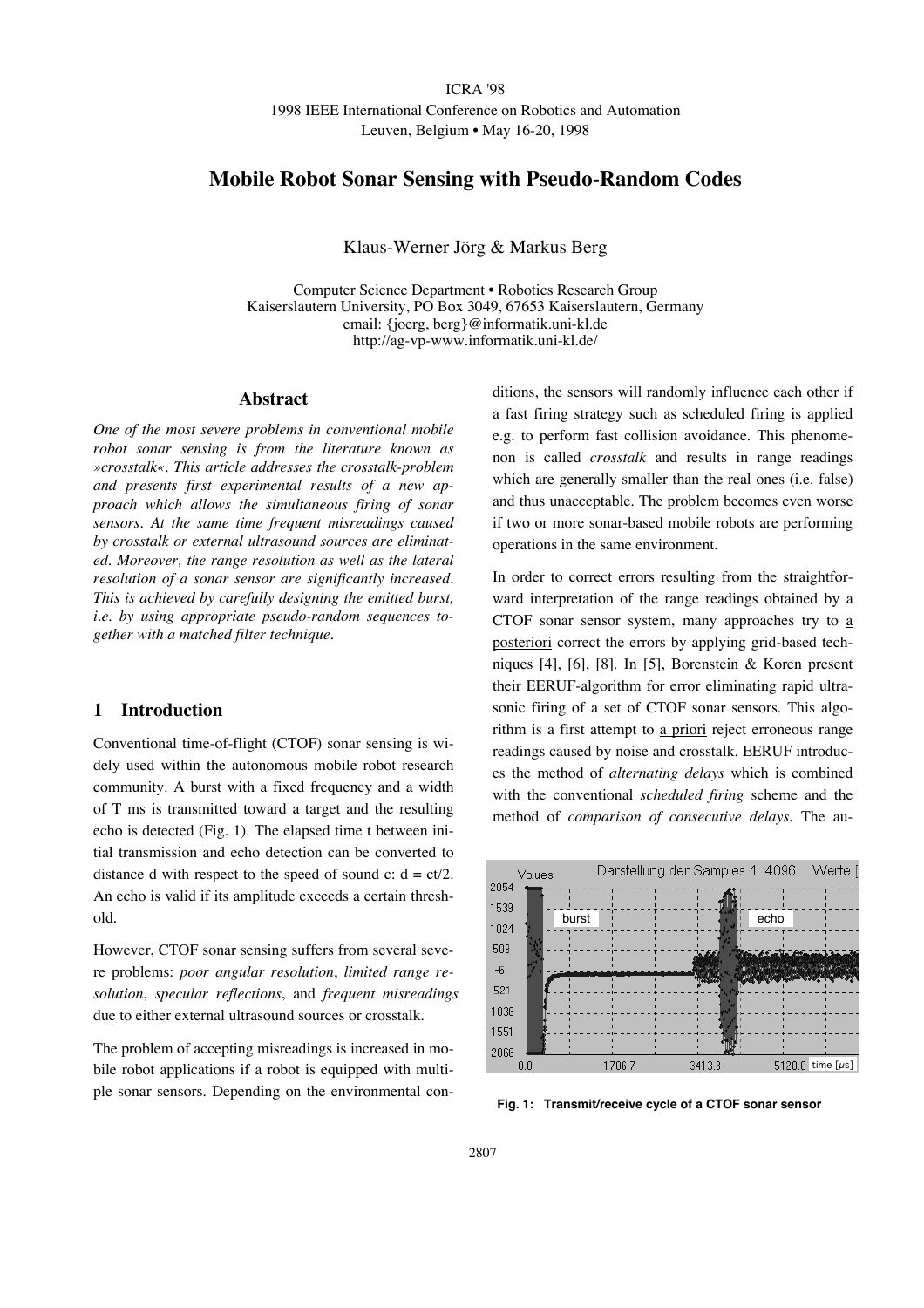thors claim that their algorithm reduces the number of erroneous range readings by one or two orders of magnitude.

This paper addresses the crosstalk-problem and presents first experimental results of a new approach [10] which is an attempt to a priori reject erroneous range readings caused by noise and crosstalk. The approach utilizes the pulse compression technique together with a matched filter receiver which are well known from existing radar applications and allows to fire multiple sonar sensors simultaneously. Moreover, the range resolution as well as the lateral resolution of a sonar sensor are significantly increased. The approach was inspired by the work of Audenaert et.al. [1] and Sabatini & Spinelli [13].

The rest of the paper is organized as follows. Section two addresses pulse compression technique and matched filter receiver since both are essential within the scope of this paper. The key idea behind our approach is introduced in section three. Since the approach requires a specific hardware, section four describes our experimental platform. Section five presents experimental results and section six offers some concluding remarks.

# **2 Pulse Compression & Matched-Filter Receiver**

Using conventional time-of-flight sonar sensing, two or more consecutive objects cannot be distinguished if they are so closely spaced that their individual echoes overlap. This *limited range resolution* depends on the width T of the emitted burst. Fig. 2a illustrates this. It shows the overlapping echoes of two consecutive targets resulting from a conventional burst  $(T = 1ms)$ . Both echoes overlap because the relative distance ∆d of the targets is smaller than cT/2. Please note, that the strength (amplitude) of an echo depends on both, the distance and the reflecting properties of the target. Clearly, making the burst shorter in duration will reduce the ambiguity caused by overlapping echoes (Fig. 2b). Nevertheless, as long as the burst has some width there will be some minimum time delay between objects which is necessary to have unambiguous reception. To prevent interference between echoes, targets must be separated in time delay by at least the width T of the transmitted pulse, i.e. the relative distance ∆d be-



**Fig. 2: Using CTOF sonar sensing consecutive targets can only be distinguished if their individual echoes do not overlap.**

tween two targets must be greater than cT/2. Assuming that the speed c of sound is 33cm/ms both echoes do not overlap if  $\Delta d > 16.5$ cm for T = 1ms ( $\Delta d > 5.5$ cm for T = 330µs). Thus, reducing the duration T of the burst, on the one hand improves the sensor's range resolution. On the other hand the sensor's maximum range becomes reduced resulting from the echo's lower energy level. What is needed is a transmitted burst of sufficient duration to maintain the required energy level together with a clever means of processing the returned signal so that the data can be treated as if it were from a short burst. In other words, we need to design a burst so that the returns from different time delays can be separated [9]. This can be accomplished by using a burst with a sharp autocorrelation function. The separation of multiple objects is achieved by processing the return using e.g. a matched filter receiver and applying a peak detection algorithm. The output of a matched filter receiver is a measure of how precisely the received signal and the reference match. It can be proven that the matched filter is statistically the optimum filter for performing this operation under the condition that the emitted burst has a sharp autocorrelation function [9]. With a matched filter receiver, the range properties improve as the "time-bandwidth" product of the signal increases. Thus, for any improvements, either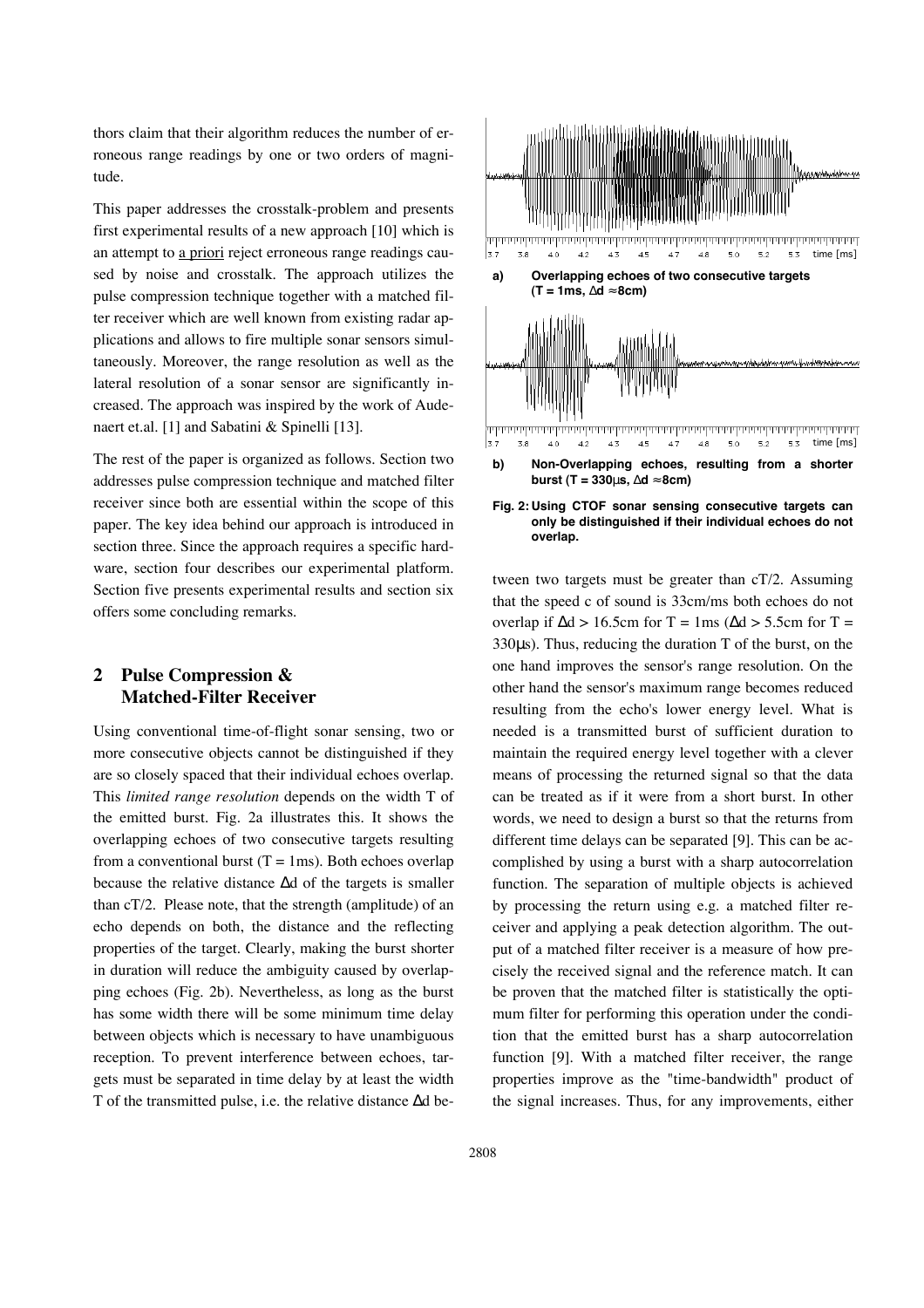the duration or the bandwidth of the burst must be increased. When increasing the time-bandwidth product, however, we must retain good autocorrelation functions to avoid ambiguities. Comprehensive descriptions of a matched filter receiver may be found in [7] and [12].

## **3 Key idea: Applying Pseudo-Random Codes**

Against the background of this discussion and the crosstalk-problem mentioned above the key idea behind our approach arose from the consideration that it should be possible to fire a set of sonar sensors in parallel provided that the individual bursts of the sensors are designed such that each sensor is able to identify its own echo within the received return. Since the sonars are fired in parallel each return will most likely be a superposition of multiple echoes.

With two sonar sensors this is possible by emitting a linear f-m signal per sensor, one sweeping up and the other sweeping down (same frequency range). Since both signals do not correlate, each sensor is able to identify its own echo(es) by autocorrelation. However, this is not possible for more than two sensors.

Following, we will show that sonar sensors can be fired in parallel by emitting random noise, i.e. the burst of each individual sonar sensor is a pseudo-random sequence. If each of these pseudo-random sequences has a sharp autocorrelation function and if two arbitrary pseudo-random sequences do not correlate, then each sonar sensor can identify its own echo by applying a matched filter technique.

Since there is no theory to specify the autocorrelation behaviour of a particular sequence in advance [2] it has to be determined experimentally whether or not stochastic signals have good autocorrelation functions. Thus, we performed a series of simulations, first [10]. One result of these simulations was that it is easily possible to find pseudo-random sequences showing the correlation behaviour mentioned above. Given a fixed frequency range, other simulations proved that the quality of the autocorrelation function improves if the duration of the burst is increased. To sum up, these results correspond with the fact mentioned above, that the range properties of a matched filter receiver improve as the time-bandwidth product of the signal increases.

In order to investigate the applicability of this approach under real world conditions i.e. using real transducers and real returns we performed a series of physical experiments. An essential prerequisite of these experiments was the prototypical implementation of a specific sonar sensor hardware which is described in the following section.

### **4 Experimental platform**

At present our experimental platform is capable of firing two sonar transducers simultaneously at a (theoretical) maximum frequency per emitted signal of 150 kHz. Please note, that each transducer is alternately operated as transmitter or as receiver. The hardware supports both, the transmission of arbitrary signals (fixed frequencies, frequency sweeps, pseudo-random sequences) and the sampling & processing of the returns. Central element is a commercially available DSP-board [14] which is based on the digital signal processor TMS320C44.

During the transmit phase the DSP acts as a function generator. The digital signal provided by the DSP is converted into an analog equivalent which is then fed into a highvoltage amplifier. This device is centered around a highvoltage OP-amp (Apex PA85) and became necessary since we use electrostatic transducers (Polaroid<sup>®</sup> 8000 series) which demand a voltage bias of 150 VDC and a



**Fig. 3: Experimental platform**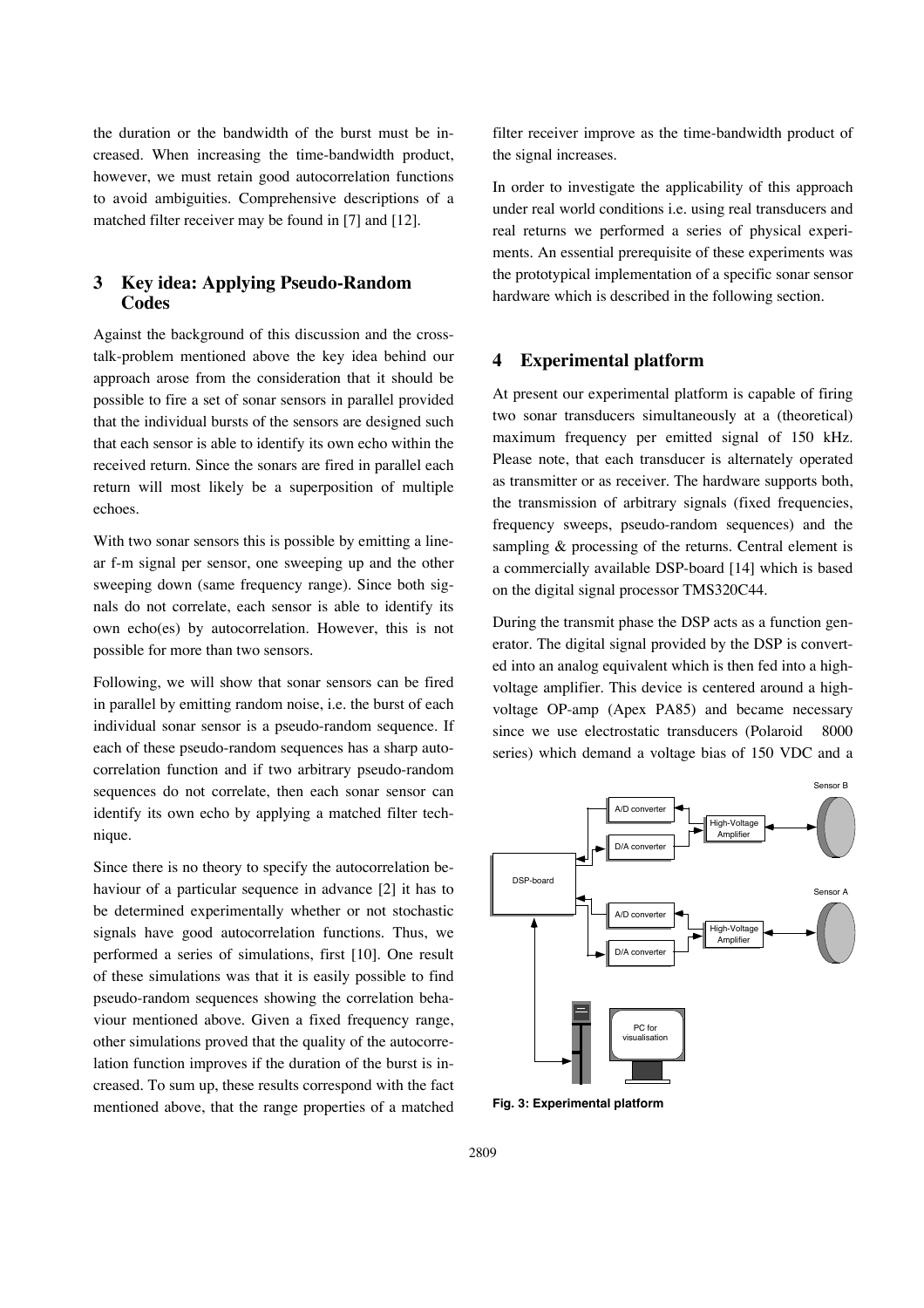voltage swing of 300 V (peak-peak). For the sake of simplicity this voltage is provided by a high-voltage power supply. Alternatively, the OP-amp's power-supply could be generated from a low-voltage PWM circuit [11].

During the receive phase the analog signals provided by both transducers are sampled by a commercially available data-acquisition board [15] and forwarded to the digital signal processor. The DSP then performs the processing of the returns including a Fast Fourier Transformation (FFT) which is an essential prerequisite of any efficient matched filter implementation [3]. The DSP-board is connected to a PC which merely serves as a comfortable user interface.

### **5 Experimental results**

First we would like to point out, that all results presented in this paragraph were achieved by performing physical experiments. In order to obtain good correlation results the choice of the proper reference signal is essential. A reference signal is good if it takes the physical properties of the sensor hardware and its working section (attenuation, filtering, etc.) into account. Thus, instead of using the computed, ideal pseudo-random sequence as a reference we always used a good echo of this pseudo-random sequence. This echo was obtained by performing an individual short-distance reference measurement per transducer prior to the experiment using a strongly reflecting target. Moreover we want to lay particular stress on the fact, that the usable transmitting/receiving frequency ranges of Polaroid's 8000 series transducers are between 40 kHz and 70 kHz which means that the transducer's us-



**Fig. 4: Frequency spectrum of a Polaroid transducer (8000 series). The usable frequency range is between 40 kHz and 70 kHz.**

able bandwidth is 30 kHz, only. Fig. 4 shows the frequency spectrum of a Polaroid transducer. This spectrum, which was determined by using our experimental platform, limits the bandwidth of the pseudo-random sequences to 30kHz (frequency range: 40kHz - 70kHz). Thus, in order to obtain good correlation results (i.e. to increase the time-bandwidth product) the pseudo-random sequences have to have a sufficient duration. The pseudorandom sequences which were used to obtain the following results had a duration of 2048 µs, each.

*1. Experiment*. The first experiment demonstrates, that the good correlation behaviour resulting from our simulations can be achieved in practice, too. For this purpose the transducers were fired towards the same target one after the other using two different pseudo-random sequences. Thus, the target's echo in the individual returns of each transducer was caused by the pseudo-random se-



**Fig. 5: Correlation behaviour of two pseudo-random sequences**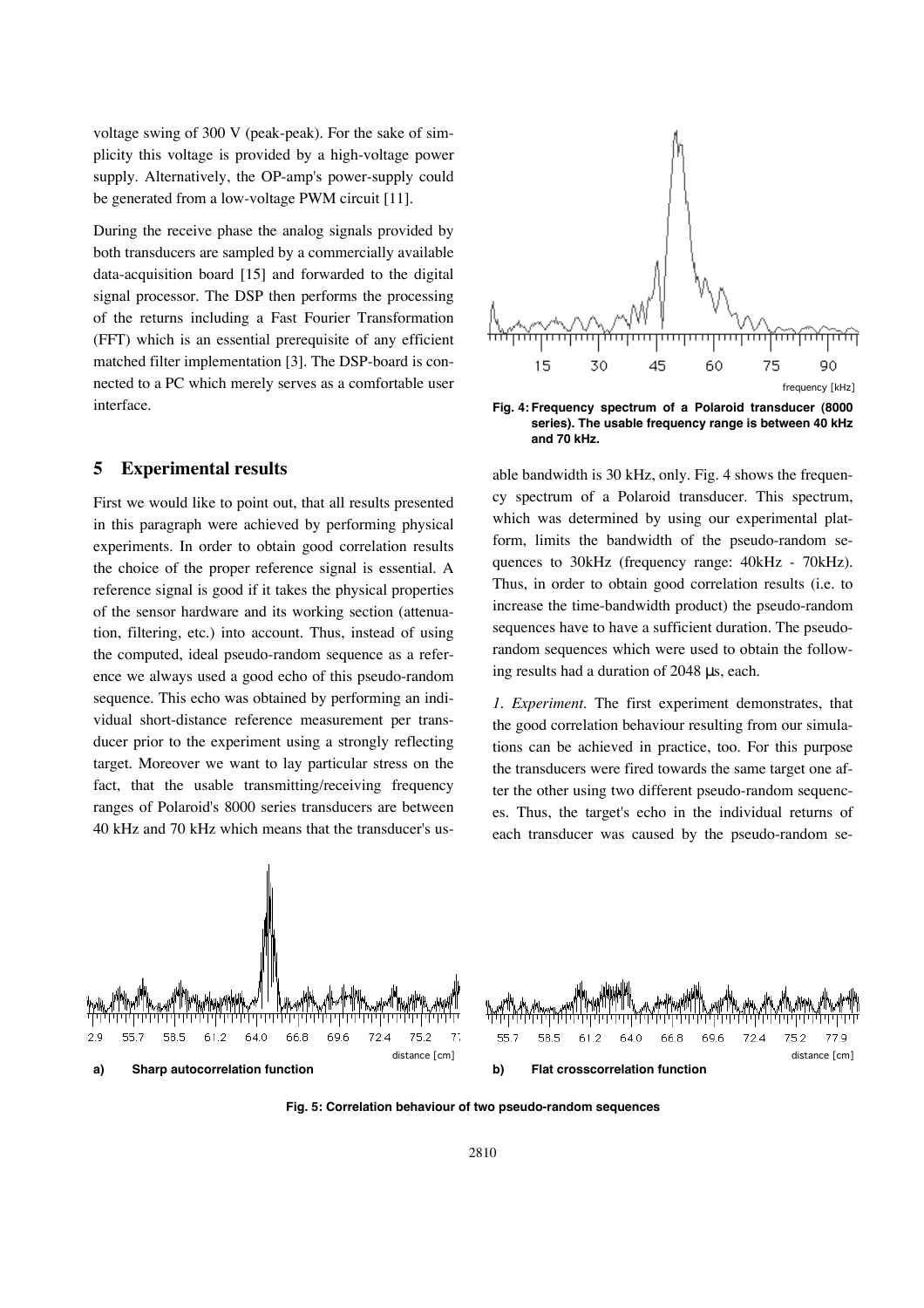quence of this transducer, only. We then correlated the reference signal associated with transducer A (which was acquired prior to the experiment) with the return received by the same transducer. Fig. 5a shows the correlation result which is indeed a sharp autocorrelation function. Next, we correlated the reference signal of transducer B with the return received by transducer A which led to the flat crosscorrelation function shown in Fig. 5b.

2. *Experiment.* The second experiment is intended to demonstrate that it is possible to fire the transducers simultaneously while each transducer is still able to identify its own echo(es) from the superimposed echo(es) within the return. Both transducers were located approx. 150 cm in front of a wall. Additionally, two plastic pipes ( $\emptyset$  = 5 cm) having a relative longitudinal distance of about 3 cm were positioned in front of the transducers as shown in Fig. 6. The transducers were fired simultaneously using different pseudo-random sequences (40 kHz - 70 kHz,  $T = 2048$  µs). Please recall, that it is impossible to distinguish the pipes using CTOF sonar sensing. Fig. 7 shows a screen dump of the transmit/receive cycle of transducer A. The leftmost part of the signal is the pseudo-random sequence transmitted by this transducer while both echoes are a superposition of the pseudo-random sequences of both transducers. Please note, that the first echo is an overlap of the individual echoes of both pipes. Fig. 8 shows the part of the autocorrelation function (correlation of the reference signal of transducer A with the return received by transducer A) referring to both pipes. Please note also, that the small peak on the right hand side refers to a virtual target resulting from a specular reflection between both pipes.

3. *Experiment.* This experiment demonstrates that our approach allows to perform triangulation in order to compensate for a sonar sensor's poor lateral resolution. Fig. 9 shows the experimental setup in which two transducers and two round targets were arranged as illustrated. Both transducers were fired simultaneously using individual pseudo-random sequences. Unlike in the previous experiment the return detected by transducer A was correlated with the references of both pseudo-random sequences, i.e. transducer A is able to determine the round-trip distances *transducer s*  $\rightarrow$  *target t*  $\rightarrow$  *transducer A* with s  $\in$  {A,B},  $t \in \{1, 2\}.$ 



**Fig. 6: Experimental setup during the 2. experiment**



**Fig. 7: Screen dump of the transmit/receive cycle of transducer A (2. experiment)**



**Fig. 8: Part of the autocorrelation function of transducer A refering to the plastic pipes, i.e. to the first echo of Fig. 7 (2. experiment)**



**Fig. 9: Experimental setup during the 3. experiment**